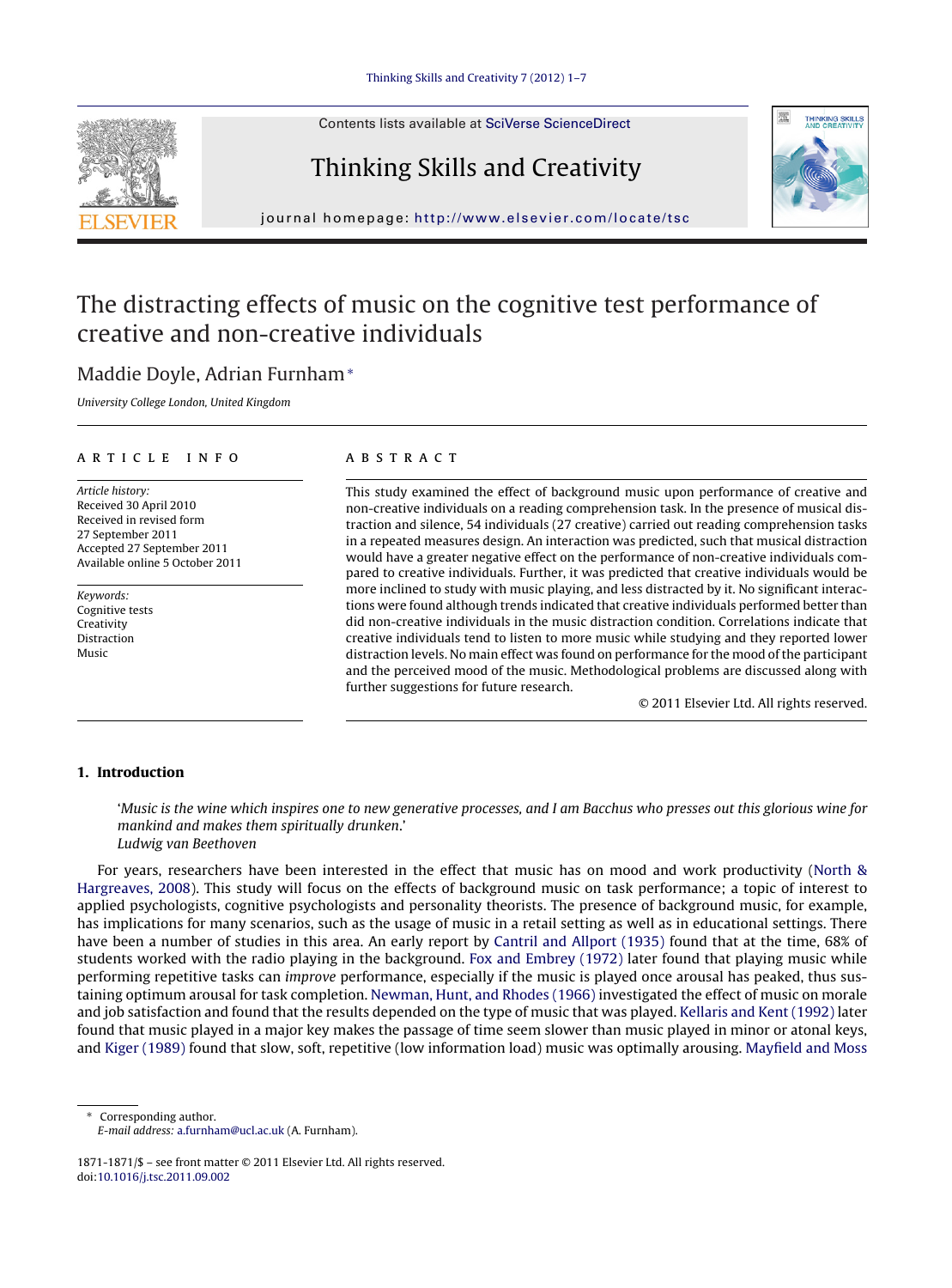[\(1989\)](#page-6-0) found contradictory results when investigating the varying effects of tempo on task performance but argued that complex tasks are probably best performed in silence.

[Etaugh](#page-5-0) [and](#page-5-0) [Ptasnik](#page-5-0) [\(1982\)](#page-5-0) found that participants who seldom study with music work best in silence in a comprehension task, while those who tended to study with music usually worked better with music playing. [Oldham,](#page-6-0) [Cummings,](#page-6-0) [Mischel,](#page-6-0) [Schmidthe,](#page-6-0) [and](#page-6-0) [Zhan](#page-6-0) [\(1995\)](#page-6-0) found that for those who prefer to work with music, the music had significant effects on performance, organisational satisfactionand personal ratings offatigue. However,this studyhadmany confounding variables as individuals were able to choose the duration and type of music played. In a work environment, it is unlikely that music playing in the background will always be of the listener's choosing, therefore, Oldham et al.'s study is probably more relevant to considering personal study habits.

There have also been many studies which investigated personality trait correlates of music distraction. A study by [Campbell](#page-5-0) [and](#page-5-0) [Hawley](#page-5-0) [\(1982\)](#page-5-0) found that extroverts tended to work in noisier parts of a university library than did introverts. In support of the work by [Campbell](#page-5-0) [and](#page-5-0) [Hawley](#page-5-0) [\(1982\),](#page-5-0) [Daoussis](#page-5-0) [and](#page-5-0) [McKelvie](#page-5-0) [\(1986\),](#page-5-0) found that extroverts listen to music 50% of time, while introverts listen 25% of time, however, both groups said that they listened to the music softly. Personality traits appear to interact with background distraction when individuals are performing a task.

This study will focus on trait creativity. Various other studies have looked at extraversion–introversion differences and the distractability of music [\(Furnham](#page-5-0) [&](#page-5-0) [Allass,](#page-5-0) [1999;](#page-5-0) [Furnham](#page-5-0) [&](#page-5-0) [Strbac,](#page-5-0) [2002;](#page-5-0) [Furnham,](#page-5-0) [Trew,](#page-5-0) [&](#page-5-0) [Sneade,](#page-5-0) [1999\)](#page-5-0) between the music and noise conditions.

[Smith,](#page-6-0) [Wilson,](#page-6-0) [and](#page-6-0) [Davidson](#page-6-0) [\(1984\)](#page-6-0) measured cortical arousal electrometrically and manipulated it with caffeine while playing music to introverted and extroverted participants. Their results showed that even simple songs affect arousal levels. They predicted that an introverted person who needs less cortical arousal to reach optimum arousal, would be more likely to be negatively affected by any kind of distraction they experienced while completing a task.

However, [Konecni](#page-6-0) [\(1982\)](#page-6-0) noted that all music processing takes up cognitive ability, therefore, *any* music at all is potentially detrimental to performance. Indeed, some tasks may be best performed in silence, However, research by Furnham and colleagues has shown that musical distractors are less detrimental (and in some cases beneficial) to extroverts, compared to the effect the same distractors have on introverts. Supporting the arousal hypothesis for introversion and extroversion, [Furnham](#page-5-0) [and](#page-5-0) [Bradley](#page-5-0) [\(1997\)](#page-5-0) found that introverts were more negatively, and extroverts more positively, affected by the introduction of extra stimulation to their work environment. They further tested the arousal-performance hypothesis, proposing that extroverts would perform better on various cognitive tasks as their arousal would be raised to optimal levels by a radio playing in the background. In a memory test featuring immediate and delayed recall with either background pop music or silence, all of those who memorised in silence had better immediate recall. However, for delayed recall, and coding tasks, introverts performed worse, with the conclusion that they were over stimulated and, therefore, unable to process the information as efficiently to long term memory.

Thus far, research has focused on introverts and extroverts task performance with background music. This study focuses on creativity as an individual difference variable and addresses the question whether creative individuals are more, or less, affected by background noise, in particular music. We will consider the effects of trait creativity on various tasks in the presence of distraction [\(Furnham](#page-5-0) [&](#page-5-0) [Bachtiar,](#page-5-0) [2008\).](#page-5-0) While there are different individual difference measures of creativity this study will focus on using different, but related individual difference measures of creativity ([Batey](#page-5-0) [&](#page-5-0) [Furnham,](#page-5-0) [2008;](#page-5-0) [Von](#page-5-0) [Wittich](#page-5-0) [&](#page-5-0) [Antonanis,](#page-5-0) [2011\).](#page-5-0)

#### 1.1. Creativity, cortical arousal, and links to the introversion–extroversion axis

According to [Eysenck's](#page-5-0) [\(1967\)](#page-5-0) cortical arousal theory, extroverted individuals are assumed to display lower levels of cortical arousal than their introverted counterparts. In addition according to [Martindale's](#page-6-0) [\(1999\)](#page-6-0) arousal theory of creativity, the production of creative or original ideas most likely occurs in states of lower cortical arousal. There is also significant neuro-scientific evidence tying creativity to introversion, extroversion, and cortical arousal. [Fink](#page-5-0) [and](#page-5-0) [Neubauer](#page-5-0) [\(2008\)](#page-5-0) found that brain activity in response to original, novel ideas is moderated by individual differences in originality (creativity), and the personality dimension of 'introversion–extroversion'. Extroverted individuals who produced highly original ideas were found to have a greater amount of alpha power, corresponding to a relaxed state and lower cortical arousal, than introverted individuals with less creative ideas.

#### 1.2. Creativity and psychoticism

[Woody](#page-6-0) [and](#page-6-0) [Claridge](#page-6-0) [\(1977\)](#page-6-0) found that there was a high correlation between creativity and trait psychoticism, and a correlation even higher for uniqueness of answers on a creativity test and psychoticism. [Gelade](#page-6-0) [\(1997\)](#page-6-0) compared 58 'commercial creatives' with matched controls, and found that creative individuals are more neurotic, more extroverted, more open-to-experience and less conscientious. Psychoticism is thought to be low Agreeableness and Conscientiousness and high Openness so these results fit with the original Eysenckian hypotheses.

[Martindale](#page-6-0) [\(1977\)](#page-6-0) found a strong link between psychoticism scores and creativity, showing that creative individuals have greater swings in physiological arousal than non-creative individuals. For example, creative individuals exhibited more spontaneous galvanic skin response fluctuations. In addition, [Martindale](#page-6-0) [and](#page-6-0) [Dailey](#page-6-0) [\(1996\)](#page-6-0) found creativity to be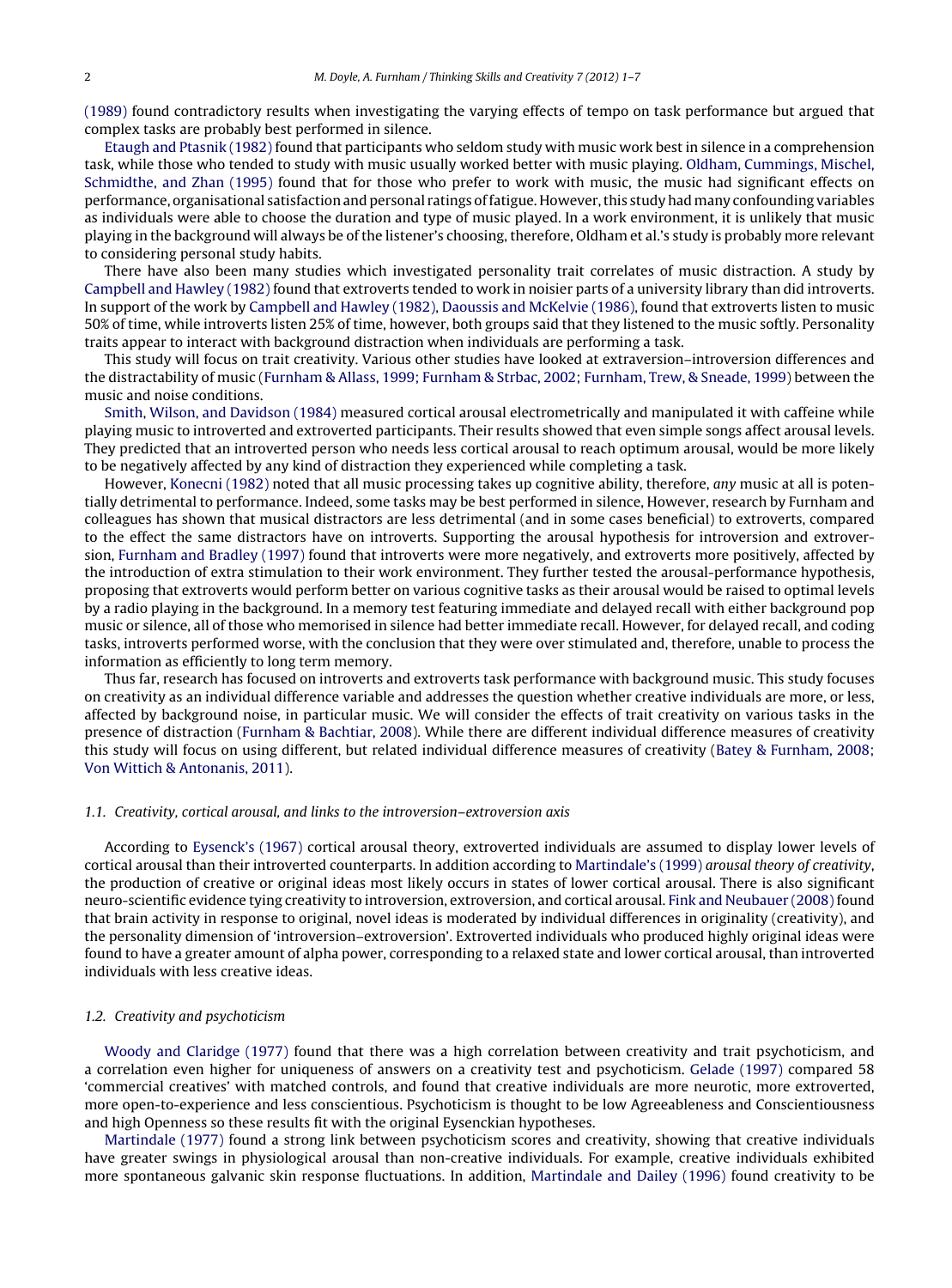[Burleson,](#page-5-0) [Center,](#page-5-0) [and](#page-5-0) [Reeves](#page-5-0) [\(1989\)](#page-5-0) found a facilitative effect of music on the performance of psychotic children in a coding task. This finding would appear to support the idea that music acts to facilitate individuals with high psychoticism scores. Nevertheless based on past research, one would expect higher psychoticism to be associated with creativity, and therefore, for creative individuals to perform better under distraction.

The present study aims to investigate whether creative individuals perform better than non-creative individuals in a reading comprehension task with background music as a distraction. A reading comprehension task has been chosen, as [Furnham](#page-5-0) [and](#page-5-0) [Strbac's](#page-5-0) [\(2002\)](#page-5-0) study found that extroverts who completed the task with background music performed significantly better than introverts who undertook it under the identical distraction. In addition, [Furnham](#page-5-0) [and](#page-5-0) [Bradley](#page-5-0) [\(1997\)](#page-5-0) found extroverts to perform better than introverts in a similar task with background noise and music. These results were more recently confirmed by [Dobbs,](#page-5-0) [Furnham,](#page-5-0) [and](#page-5-0) [McClelland](#page-5-0) [\(2011\).](#page-5-0) Primarily, it is anticipated that the performance of creative individuals will be "less inhibited" in a comprehension task by background music than the performance of noncreative individuals. Next, we expect that there will not be a significant difference in performance between the two groups when a similar comprehension task is performed in silence. Third, creative individuals are expected to be less distracted by the noise, and to study with music more often, in line with previous research.

#### **2. Method**

Participants: An opportunity sample of 56 participants (24 creative, 13 males, minimum age 17, maximum age 40, mean age 27 years, SD 12 years) took part.

Measures: Participants completed three creativity measures;the Runco Ideational Behaviour Scale ([Runco,](#page-6-0) [Plucker,](#page-6-0) [&](#page-6-0) [Lim,](#page-6-0) [2001\);](#page-6-0)the Biographical Inventory of Creative Behaviour ([Batey,](#page-5-0) [2007\)](#page-5-0) and the Guilford alternate uses test([Guilford,](#page-6-0) [1967\).](#page-6-0) In various studies Batey has shown these different measures are modestly intercorrelated and with evidence of construct and convergent validity ([Batey,](#page-5-0) [2007;](#page-5-0) [Batey](#page-5-0) [&](#page-5-0) [Furnham,](#page-5-0) [2008\).](#page-5-0) Some participants were dropped from research due to having very low test scores, or for not completing parts of the study correctly (for example not answering any questions in the music condition). Creativity was rated using Z scores to standardise the test scores, the scores for the three tests were added together and the median calculated. Any scores below the median were then classed 'non-creative' and anything above was classed as 'creative'. In all 56 participants' results were analysed.

The participants were given two reading comprehension tests from the GMAT (Graduate Admission Tests) ([Martison,](#page-6-0) [1992\)](#page-6-0) range of tests. This reading comprehension measure consisted of a 210 word passage and 5 multiple choice questions. The questions covered a range of aspects, such as the implication or main idea of the test. Participants scored two points for each correct answer and were given a maximum of 10 min to complete the test(all participants finished well within this time limit). Participants completed one section in silence, and one section with music playing. The music used was between 120 and 130 beats per minute (bpm), to control for any effect of tempo upon performance. The songs were chosen from an online [playlist](#page-6-0) at [http://www.nutsie.com.](http://www.nutsie.com/) The tracks used were [Editors:](#page-5-0) [All](#page-5-0) [Sparks,](#page-5-0) [Eels:](#page-5-0) [Trouble](#page-5-0) [with](#page-5-0) [dreams,](#page-5-0) and [The](#page-6-0) [Arcade](#page-6-0) [Fire:](#page-6-0) [Intervention.](#page-6-0) The songs were edited into a 10 min long track, which faded out at the 10 min mark. All participants heard all three songs in the same order.

Procedure: Participants were given an information sheet with instructions to read atthe start ofthe test, and were also told that the experiment was confidential and that they could cease participation at any time. The tests were counterbalanced so no effect of fatigue or residual distraction could confound the results. The music was played at the same volume each time through headphones, set to a specific volume. Participants either completed the task in person or online (a computerised condition), this was at the participant's convenience (if they could not come to do the test in person, they completed it online). Participants in the distal condition received the same instructions, with the additional instruction of the volume level at which to set their computer, and also at which point they should take a break. After the tests were completed, participants completed a short exit questionnaire, asking their gender, age, how distracting they found the music, how often they worked with music, their mood and whether they found the music to be positive or negative in mood. Participants were debriefed, paid, and thanked for their participation.

#### **3. Results**

A two factor (music, silence) repeated measures ANOVA was carried out, with creativity as a between subjects factor, and whether the task was conducted on the computer or by hand as a covariate factor. Three measures of creativity were used and Z-scores were obtained in order to be able to combine their individual scores accurately to form one measure of creativity. The median Z score was used to define creativity, with all scores above it indicating creativity, and all scores below it indicating that individuals were not creative. In addition to using all three measures combined to indicate creativity, a similar method was used to derive a creativity score for the three measures of creativity separately. The correlation between the measures varied from,  $r = 0.36$  (Guilford and Runco measure) to  $r = 0.43$  (Runco and Batey) measure. The responses from the post-study questionnaire were also investigated with relation to performance, and creativity was correlated to how distracting participants found the music, and how often they worked with music playing. We did not, but perhaps should have, enquire about how engaging the task was it maybe that more creative people found it less interesting.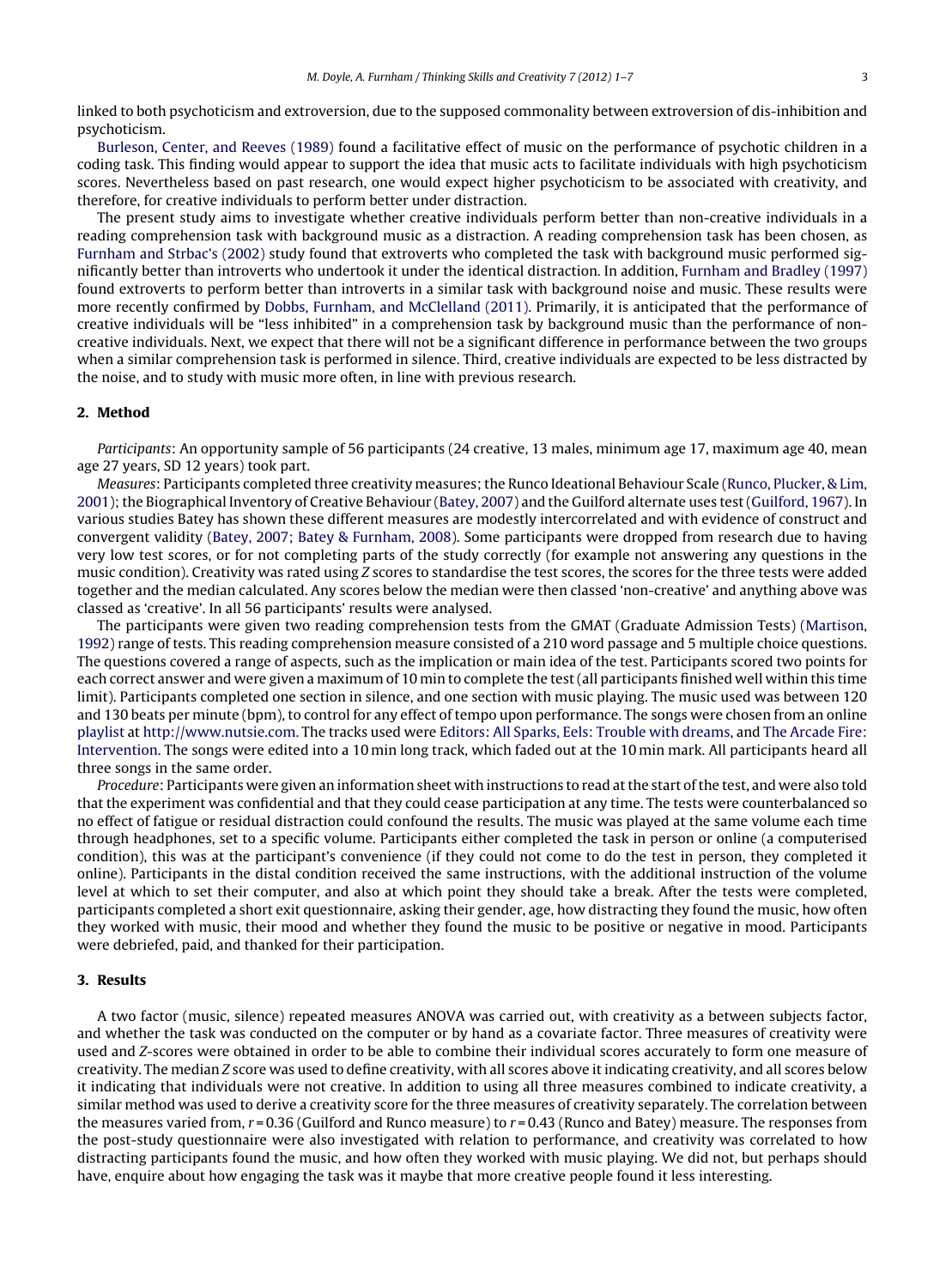#### **Table 1**

Mean and SD for creative and non-creative individuals for the music and silence conditions.

|                                        | Creative                               |               | Non-creative |               |
|----------------------------------------|----------------------------------------|---------------|--------------|---------------|
|                                        | Music score                            | Silence score | Music score  | Silence score |
| Overall creativity measure             |                                        |               |              |               |
| Mean                                   | 6.29                                   | 4.79          | 4.18         | 4.86          |
| <b>SD</b>                              | 2.76                                   | 2.63          | 2.93         | 2.85          |
| Guilford creativity measure            |                                        |               |              |               |
| Mean                                   | 6.29                                   | 5.14          | 4.18         | 4.5           |
| <b>SD</b>                              | 2.76                                   | 2.63          | 2.93         | 2.85          |
| Runco creativity measure (self report) |                                        |               |              |               |
| Mean                                   | 5.46                                   | 4.54          | 5.03         | 5.07          |
| <b>SD</b>                              | 2.69                                   | 2.75          | 3.31         | 2.72          |
|                                        | Batey creativity measure (achievement) |               |              |               |
| Mean                                   | 5.46                                   | 4.54          | 2.75         | 5.07          |
| SD                                     | 2.69                                   | 2.75          | 3.31         | 2.72          |

The following table shows the mean score and standard deviation of scores for all participants in the music and silence test conditions  $(N = 54, 27$  creative and 27 non-creative). It can be seen from Table 1 that the scores for non-creative individuals are quite similar in both the 'Music' and 'Silent' conditions (previous research generally shows the mean score for the music condition to be lower than the silent condition). It can also be seen that the scores for the creative individuals tend to be higher in the 'Music' condition than in the 'Silent' condition.

There was a main effect for test condition  $((1, 55) = 7.66, p < .05)$ . This indicates that there was a difference in test scores between the conditions of music (5.23) and silence (4.82). There was no interaction between the silence/music conditions and creativity although there was a trend for creative individuals to perform better in the music condition than non-creative individuals ( $F(1,53) = 10.33$ ,  $p = .16$ ). There was a significant interaction between whether the individual completed the test on the computer or offline by hand, and test score  $(F(1,53) = 35.86, p < .01)$ , with offline performance being better than online performance. There was no significant main effect of creativity  $(F(1,53) = 0.53, \text{ns})$ , and there was a significant main effect of whether the task was completed online or offline, with online performance being worse than offline performance  $(F(1,53) = 6.94, p < .01)$ .

Further, repeated measures ANOVAs were conducted using the individual creativity measures. For the Guilford measure, a significant main effect was found for the test condition  $(F(1,53) = 7.13, p < .01)$ , indicating a difference between scores for the music and silence conditions. There was also a significant interaction between test result and performance online with a computer, compared to by hand  $(F(1,52) = 9.99, p < .01)$ , demonstrating that offline scores for the silence condition were better than online scores for the music condition. There was no significant interaction found for test condition and creativity  $(F(1,52) = 1.98, p = .17)$ . A significant main effect was found for creativity,  $(F(1,53) = 4.91, p < .05)$ , indicating a difference in test score for creative individuals compared to non-creative individuals. In addition, a significant main effect was found for whether the task was completed online or offline, with online computer test performance being worse than offline performance ( $F(1.53) = 8.280, p = 5.01$ ).

Using the Creative Achievement Measure for creativity, there was a significant main effect for the test condition  $(F(1,53) = 7.120, p < 0.01)$ , indicating a difference between scores for the music and silence conditions. There was no significant interaction for creativity and test condition  $(F(1,53) = .030, \text{ns})$ , and there was no main effect for creativity  $(F(1,53) = 0.99, \text{ns})$ ns), indicating no effect of creativity upon task performance in the music/silence conditions. There was a significant interaction for whether the test was completed using a computer or not, and test condition  $(F(1,53) = 9.92, p < .01)$ . Also, there was a significant main effect for whether the task was completed online or offline ( $F(1,53) = 10.73$ ,  $p < .01$ ), which indicated performance in the offline condition was better than performance in the online condition, also that performance offline in the music condition was better than performance online in the music condition.

Using the self report measure for creativity, there was a significant main effect for the test condition  $(F(1,53) = 9.15$ ,  $p$  < .01), no significant interaction for test condition and creativity ( $F(1,53) = 0.15$ ,  $p = .70$ ), and a significant interaction for whether the test was completed by hand or not and test condition  $(F(1,53) = 10.05, p < .01)$ . There was no significant main effect for creativity ( $F(1,53) = 0.03$ ,  $p = .87$ ), but again there was a significant main effect for whether the task was completed by hand or on the computer  $(F(1,53) = 9.51, p < .01)$ .

Further, ANOVAs were carried out relating the effects of mood, perceived mood of the music, how distracting participants found the music, and how often participants worked with music, to performance in each of the conditions. There was a nearsignificant main effect of reported distraction and performance in the music condition,  $(F(4,50) = 2.40, p = .061)$ , performance tended to decrease with higher reported distraction. There was no significant main effect of the perceived mood of the music upon task performance (F(4,50) = 0.56, ns). There was a near-significant main effect of the reported frequency of listening to music while working and performance in the music condition  $(F(4,50) = 2.47, p = .05)$ , with the trend being toward participants who listened to more music performing better. There was no significant main effect of participant's mood upon task performance,  $(F(3,51) = 1.45, \text{ns})$ .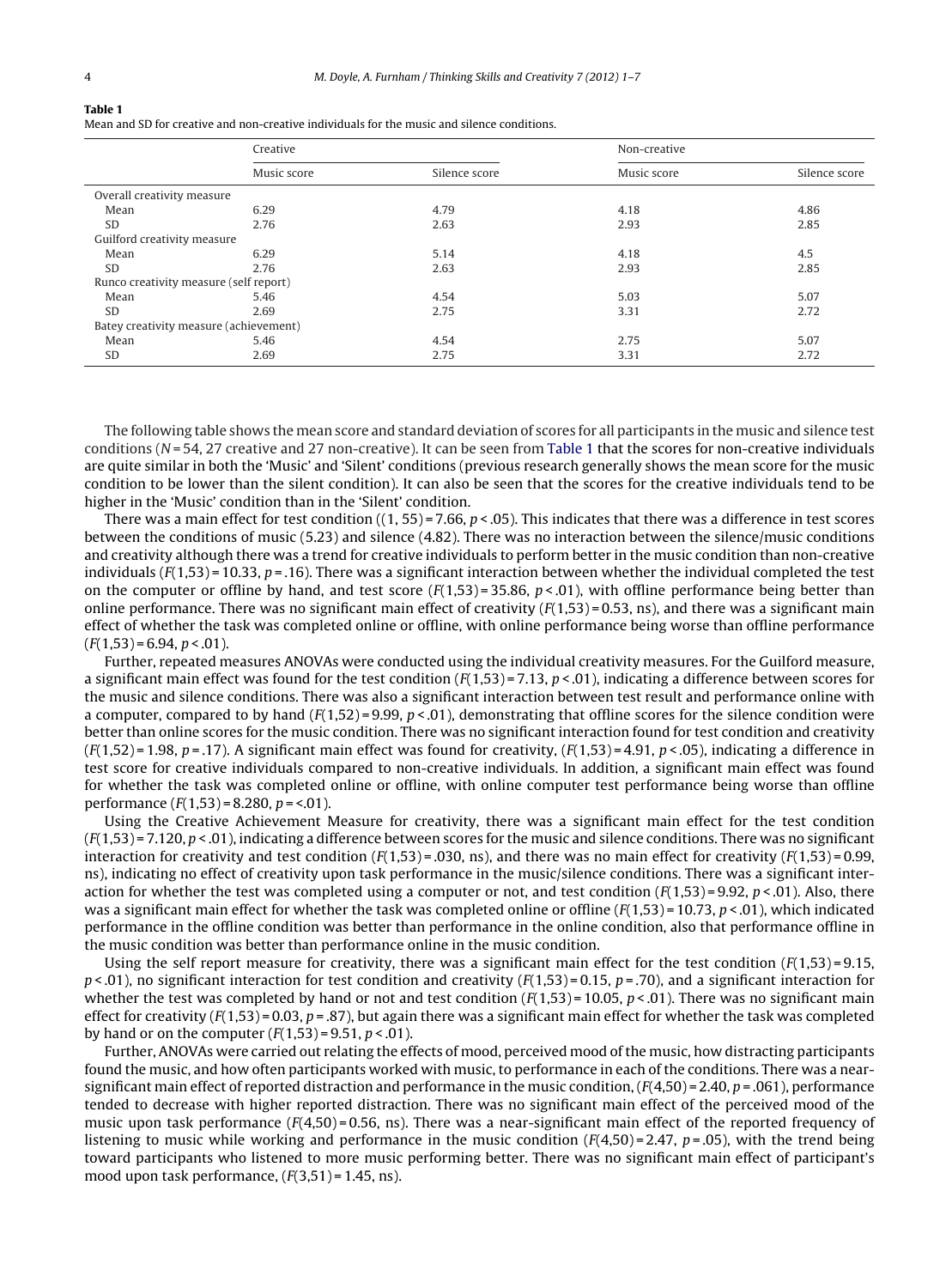One tailed, bivariate correlations were carried out in order to investigate whether participants who listened to more music while working tended to be creative, and whether participants who were most distracted by the music tended to be non-creative. There was a significant negative correlation between how distracted participants claimed to be by the music and their creativity score  $(r = -28, p < 01)$ . In addition a significant positive correlation was found between the frequency at which participants listened to music at home and their creativity ( $r = .25$ ,  $p = .03$ ). This indicated that creative participants were less likely to report distraction, and more likely to listen to music at home.

#### **4. Discussion**

The present study aimed to investigate whether creative individuals performed better than non-creative individuals in a reading comprehension task with background music as a distraction. No evidence was found to support this hypothesis; however, there was an effect of whether participants worked online or offline. As expected, there was no significant difference in performance for the two groups in the silent condition. Creative individuals were also found to study more with music, as well as to be less distracted by music playing, as was hypothesised. A possible reason for the lack of a significant result is that it was not known whether an individual was creative or non-creative until all of the test scores had been analysed. As participants took both the creativity test and the comprehension test at the same time, the creativity scores had to be analysed post hoc, and as such the assignment of creative and non-creative individuals to the counterbalancing conditions (music first/last), and the online/offline condition, was inadvertently randomized, which could have impacted the results as it led to an imbalance of creative and non-creative individuals in these groups. It is recommended that the creativity of individuals be attributed prior to assessment to an experimental condition (online/offline and counterbalancing for the order in which participants completed the tests), and that a matched pairs design be used in order to minimise confounding effects.

The lack of a significant effect of creativity upon task performance in the music condition may have been due to the task being insufficiently complex for the participants. Eysenck's cortical arousal theory of introversion and extroversion claims that extroverts have a lower level of cortical arousal than introverts. Further research indicates that when creative people are working creatively (i.e. finding a solution to a problem), they are in a state of lower cortical arousal. From this it was assumed that non-creative individuals would be over-aroused by the music and task and, therefore, would perform badly, whereas creative individuals would not be over-stimulated and, therefore, would perform well. The task used may not have provided sufficient stimulation to the cortex, therefore the differences between the creative and non-creative individuals may not have transpired. Using more questions, or using more complex questions, may have found an effect, as the mean scores indicated that creative individuals performed better in the music condition, therefore it would be beneficial to repeat the study with a more difficult task, or with different types of task.

The research findings are not in line with predictions made based on the findings of [Furnham](#page-5-0) [and](#page-5-0) [Strbac](#page-5-0) [\(2002\),](#page-5-0) who found that introverts performed worse than extroverts on a reading comprehension task when there was music playing in the background. It was thought that as creative individuals have many extrovert traits, they would be likely to perform better under distraction. This may still be the case, the lack of a main effect for the 'creativity' condition implies that there was not a sufficient difference between creative and non-creative individuals. This could be remedied by the usage of a more robust creativity measure, or by using only the most and least creative individuals in a group. Furthermore, an effect for creativity was found using the Guilford creativity test. The self report measure may have been subject to dissimulation. In addition, and it is not always the case that a creative individual will have a high creative output over a span of 12 months, due perhaps to a high workload stopping them from behaving creatively. Therefore, a question measuring how many creative things they have produced may underestimate their level of creativity.

It was found that participants who were measured as creative tended to work with music playing in the background more often. This finding is in line with research predictions and also reinforces the link between creativity and extroversion. The fact that creative individuals work more often with music indicates a strong possibility that with further study, a connection between task performance, creativity and levels of distraction could be found. Furthermore, the prediction that creative individuals would report lower levels of distraction was supported. This again indicates that creative individuals are more able to process information in the presence of distraction. Therefore, it is likely that using more complex test conditions such as a combination of a number of different question styles may result in a difference between the groups, and that the present result could be due to lack of a high enough cortical arousal.

The lack of a main effect of how frequently participants listened to music on their score in the music condition may have been found with a more complex scale (for example by using more than one type of question to measure how often participants listen to music, such as how many times a week they worked with music). The trend of the effect leans toward supporting findings by [Etaugh](#page-5-0) [and](#page-5-0) [Ptasnik](#page-5-0) [\(1982\)](#page-5-0) and [Oldham](#page-6-0) et [al.](#page-6-0) [\(1995\)](#page-6-0) who demonstrated that people who tended to work with music were more likely to perform well in a task with a musical distraction. As before, the lack of an effect may be due to the questions in the task not being complex enough. It is also possible that following Kocecni's theory that music is cognitively loading and will therefore impair performance for any individual, means that both groups were too impaired by the music for any effect of music on performance to be noted. Therefore, in further research, a Latin Square design could be used comparing performance of creative and non-creative individuals in conditions with simple/complex music, and with simple/complex tasks to perform.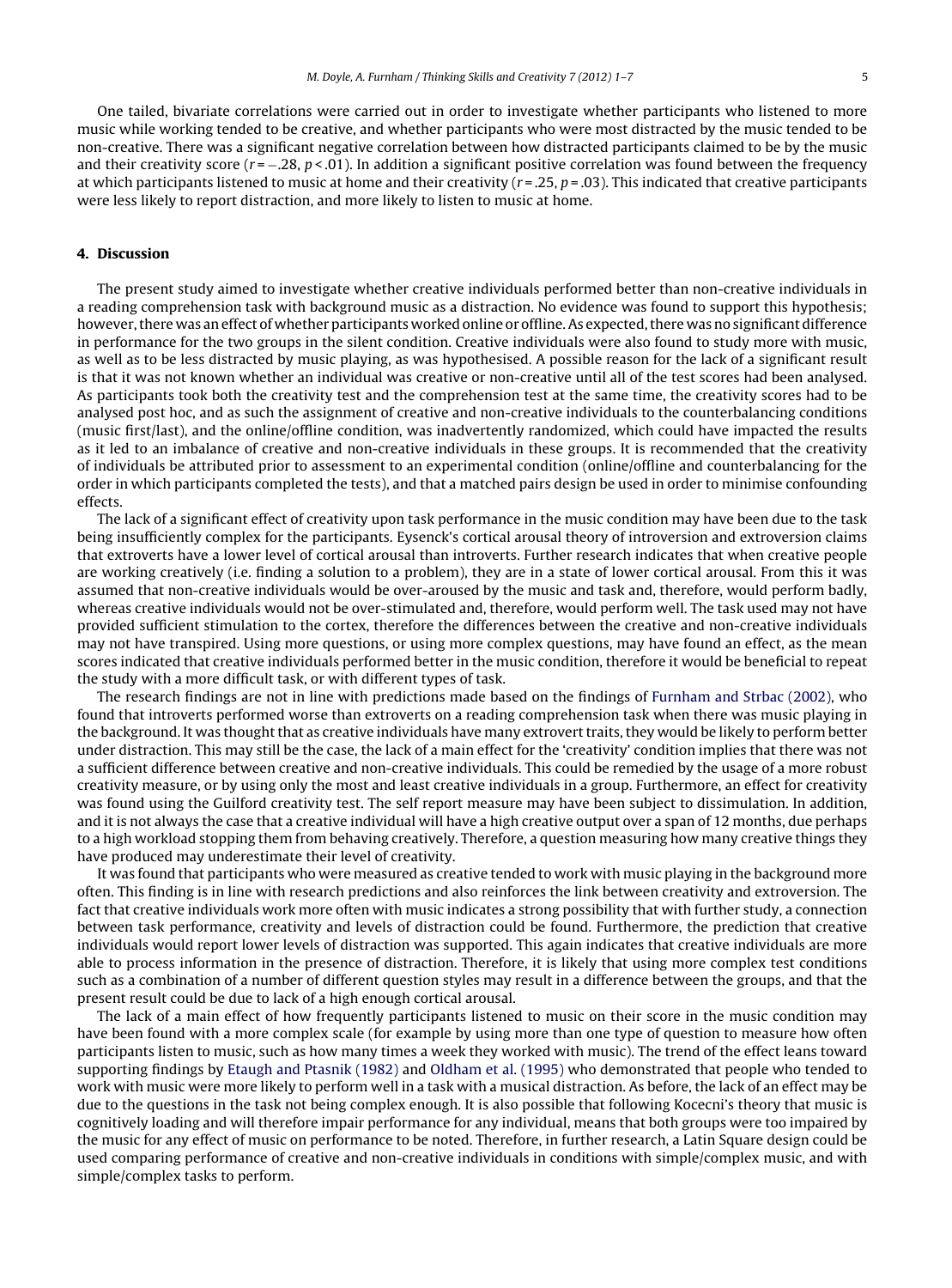<span id="page-5-0"></span>Participants performed better in the pen and paper condition compared to the performance of participants in the online test condition, although with this taken into account, there was no effect of creativity. It may be due to the participants who completed the task online finding it harder to concentrate with the added cortical load of operating the computer. In addition this may have been due to participants not having true 'silence' when completing the silent part of the test, due to messenger programs and other such online distractions, therefore, the difference between the two conditions would have been minimised.

Another explanation for these findings is that some creative people "think visually" thus working on screen means that the visual pathways are handling both the actual screen and the imagined one which could interfere with each other. This means for a visual person there is a "modality clash". In this sense it could, in future work, be interesting to ask people whether they are predominantly visual or auditory (or any other) "types" when it come to assimilating new information.

From profile plots it appeared that non-creative individuals performed worse (although not significantly worse) than creative individuals in the online condition, which supports the idea that perhaps non-creative participants were more overloaded by the music condition than were the creative participants. Due to the way in which creativity data had to be analysed after the test to get the score within the group, a bias was introduced into how many creative people completed the test online, compared to how many completed the test offline. This could have caused the differences in test scores that were seen for the two conditions.

The fact that participants were able to estimate how distracted they were by the music with reasonable accuracy indicates that if music is to be used in a working environment, in addition to personality factors, it would be advisable to introduce music on an individual level via the use of personal stereos, in this way, those who felt that they were very distracted by the music would be able to opt out of workplace music. As found by [Oldham](#page-6-0) et [al.](#page-6-0) [\(1995\)](#page-6-0) personal choice of music might be an important factor for how much benefit can be gained from the music, so in a further study, different types of music could be used (for example from different genres, with the participant asked to select their favourite genre of music). Music that the participants dislike may be found to have more of a negative effect on task performance. Other music types may have yielded different effects.

Further studies might benefit from the addition of supervision (remote or otherwise) for the online (computer) condition. It may be that the differences disappear when participants are supervised, or it may be that completing the task on a computer adds further distraction and will affect the performance of creative and non-creative individuals in different ways. By better controlling this variable it would be easier to study it in tandem with creativity, and the implication for work and study may be that creative individuals are better suited to online learning than are non-creative individuals, therefore, more 'creative' subjects may be complemented by online aspects, while less 'creative' subjects may be better kept offline. This implies that computerised learning in schools (such as the use of e-books proposed by some politicians) may not be best for all students, and, in addition, that online learning may not be best used for all topics.

This study clearly had limitations but this is an important applied area. It is difficult to research because of all the confounding variables. People may choose different background stimulation music for different occasions and for different tasks. Some may prefer visual distractions. Further these may change over time as a function of aging and general experience. The crude division along a dimension of people into more or less creative ignores the fact that people maybe highly creative in one medium rather than another, and therefore at the same time both highly and less creative. A biographical approach may be particularly useful to investigate the preferred working habits of those individuals acknowledged to be creative.

#### **References**

- Batey, M. D. (2007). A psychometric investigation of everyday creativity. Unpublished doctoral thesis. University of London.
- Batey, M. & Furnham, A. (2008). The relationship between measures of creativity and schizotypy. Personality and Individual Differences, 45, 816–821. Burleson, S. J., Center, D. B. & Reeves, H. (1989). The effect of background music on task performance in psychotic children. Journal of Music Therapy, 26,
- 198–205. Campbell, J. B. & Hawley, C. W. (1982). Study habits and Eysenck's theory of extroversion–introversion. Journal of Research in Personality, 16, 139–146.

Cantril, H. & Allport, G. W. (1935). The psychology of radio (1st edition). New York: Harper and Brothers.

- Daoussis, L. & McKelvie, S. (1986). Musical preferences and effects of music on reading comprehension test for extraverts and introverts. Perceptual and Motor Skills, 62, 283–289.
- Dobbs, S., Furnham, A. & McClelland, A. (2011). The effect of background music and noise on the cognitive test performance on introverts and extraverts. Applied Cognitive Psychology, 25, 307–313.
- Editors. (2005). All sparks. In The Back Room. UK: KitchenWare. [CD]
- Eels. (2006). Trouble with dreams. In Blinking lights and other revelations. Polydor Associated Labels: Vagrant Records. [CD].

Etaugh, C. & Ptasnik, P. (1982). Effects of studying to music and post-study relaxation on reading comprehension. Perceptual and Motor Skills, 55, 141-142. Eysenck, H. J. (1967). The biological basis of personality. Springfield, IL: Charles C. Thomas.

- Fink, A. & Neubauer, A. (2008). Eysenck meets Martindale: The relationship between extroversion and originality from the neuroscientific perspective. Personality and Individual Differences, 44, 299–310.
- Fox, J. G. & Embrey, E. (1972). Music: An aid to productivity. Applied Ergonomics, 3, 202–205.
- Furnham, A. & Allass, K. (1999). The influence of musical distraction of varying complexity on the cognitive performance of extroverts and introverts. European Journal of Personality, 13, 27–38.

Furnham, A. & Bachtiar, V. (2008). Personality and intelligence as predictors of creativity. Personality and Individual Differences, 45, 613–617.

Furnham, A. & Bradley, A. (1997). Music while you work: The differential distraction of background music on the cognitive test performance of introverts and extroverts. Applied Cognitive Psychology, 11, 445–455.

Furnham, A. & Strbac, I. (2002). Music is as distracting as noise: The differential distraction of background music on the cognitive test performance of introverts and extroverts. Ergonomics, 45, 203–217.

Furnham, A., Trew, S. & Sneade, I. (1999). The distracting effects of vocal and instrumental music on the cognitive test performance of introverts and extroverts. Personality and Individual Differences, 27, 381–392.